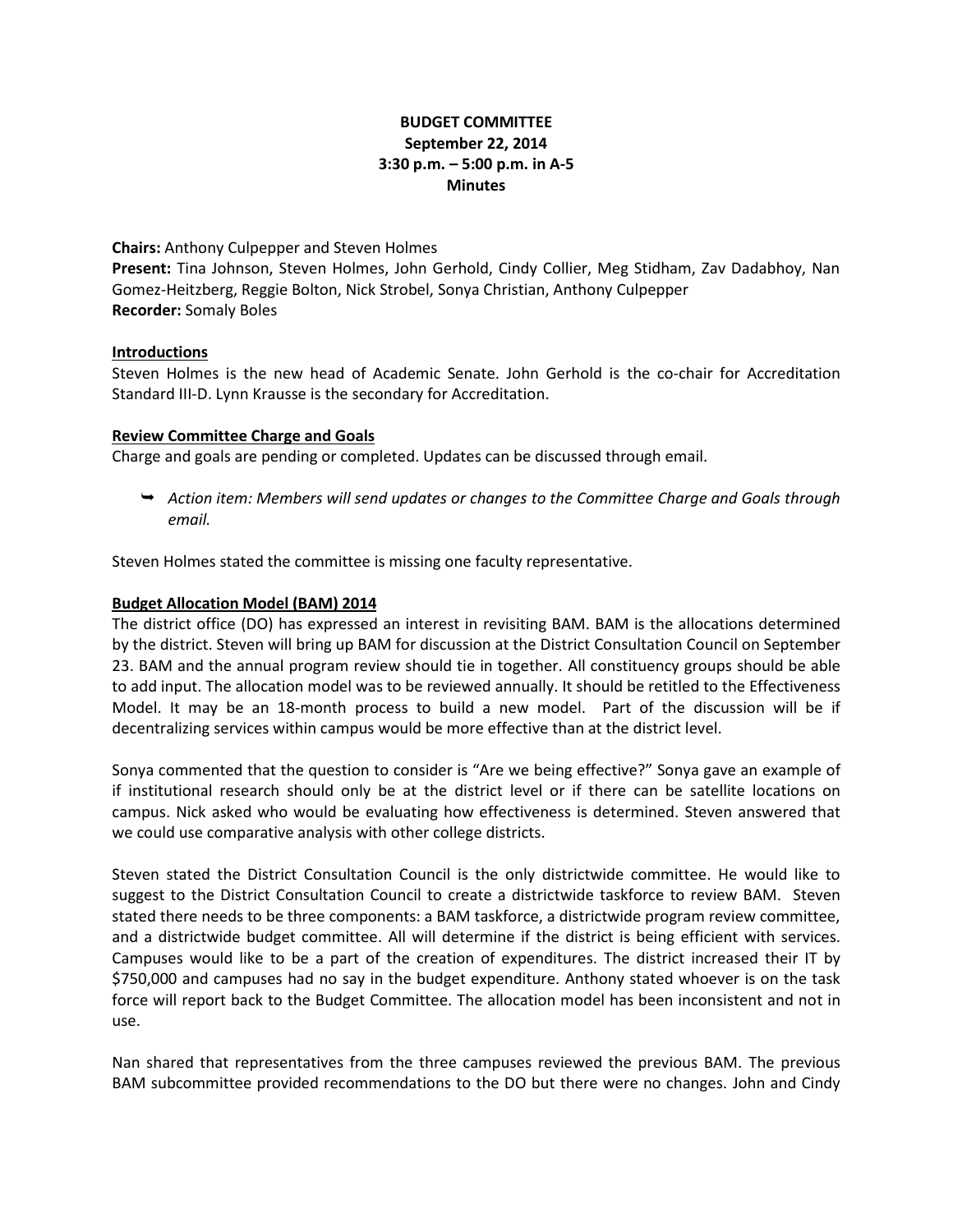stated if there is a sanctioned districtwide committee and if we approach it from determining efficiency and provide data, the district will consider recommendations.

Reggie commented that we have issues on campus that we should work on so that when we go to the district, we will be prepared for any questions regarding our campus. Sonya stated a part of the committee may look into our internal processes and updating the Closing the Loop document to clearly connect program review with budget.

## **It was determined the main focus for the Budget Committee will be the following items:**

- Program review revisit and directly see between program review and budget; department budgets need to come to the committee
- BAM broader external review on the district level
- Closing the Loop document
- Accreditation Midterm Report

## **Accreditation Midterm Report**

Section III. D. of the Midterm Report is Financial Resources. The chairs are John Gerhold and Anthony Culpepper. The Budget Committee consists of the standard review committee members.

The requirements for Section III. D. are as follows:

- 1. Eligibility requirements for accreditation ACCJC has for minimum standard audited at the district level, enough resources (faculty, etc).
- 2. 16 bullets to address give one bullet out to a small group to work on.

Assignments of Standard III. D. Table Items:

- Anthony will take the lead on items requiring financial and budget evidence; items 5-16.
- Zav will take the lead on items 15 and half of 1.
- Nick will take the lead on item 2.
- Steve will work with Zay on item 1.
- John will take the lead on item 3.
- Cindy will take the lead on item 4.
	- *Action Item: Post all relevant evidence to support the item in the shared drive; other team members will be consulted to assist in the writing to support the item evidence.*

#### **Budget Development Timeline**

The Budget Development Timeline provides a guideline for budget development.

*Action Item: Post Budget Development Calendar.*

#### **Full-Time Equivalent Student (FTES)**

Sonya stated the face of BC is the classes we offer. We have reduced classes due to funding. When we do not have classes and we are turning students away, we are not leaving a good impression on the community. The state is willing to fund up to 2.7% growth for 2014-15. Tom Burke had stated to Sonya